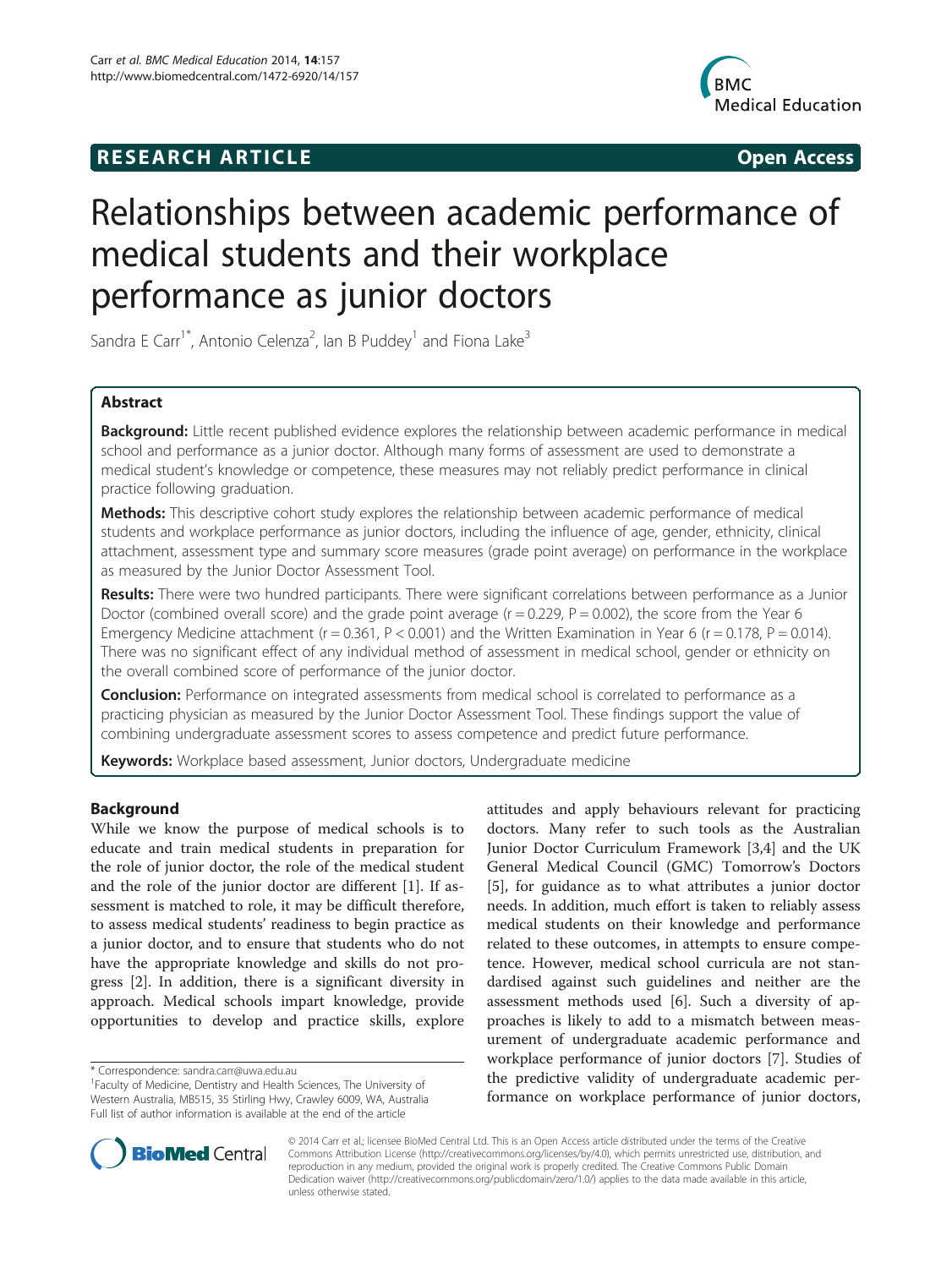in general have shown poor correlation between measures of performance at these two levels [\[8](#page-5-0)].

This poor correlation is supported by literature showing junior doctors do not always feel sufficiently prepared with respect to time management, aspects of prescribing and complex practical procedures, but feel most prepared for working with patients and colleagues, history taking and examination [\[9](#page-6-0)]. One large study of UK medical schools found the proportion who agreed they had been well prepared for practice (after one year) ranged from 30 to 82% [[10](#page-6-0)]. They concluded that the vast knowledge base of clinical practice makes full preparation impossible. Many forms of assessment can be used to study a medical student's knowledge or competence, however, if full preparation is not possible, undergraduate competence may not reliably predict performance in clinical practice [\[11](#page-6-0)]. Additionally, we know that the reliability and validity of assessments is context specific and there are reports suggesting the final examination is not related to a student's clinical experiences, hence calling into question the validity of final examinations [[12\]](#page-6-0). Differences in educational experiences in undergraduate Australian medical courses have been shown to influence how adequately prepared doctors are for their early working life [[13\]](#page-6-0). Since these earlier studies, there have been changes in Australia and elsewhere in terms of both outcomes and assessment at both undergraduate and postgraduate levels. In addition, a shift to identifying poor performers rather than just determining a minimal standard (50%) suggests a broader view of how we identify who needs support and any action that should be taken. The purpose of this paper therefore is to explore the relationship between academic performance of medical students and workplace performance as junior doctors using a range of knowledge based, clinically based and combined measures, to see if they can be used to predict which students may need additional support.

#### Methods

#### Context

This descriptive cohort study, explores the relationships between assessment of academic performance of medical students and workplace performance of these medical students as junior doctors in the first postgraduate year (PGY1). Specifically, it explores whether students with lower scores in medical school also have lower scores as junior doctors and whether performance in medical school predicts performance in assessment as a junior doctor.

#### Sample

Two groups of students from the 5th and 6th year of a 6-year undergraduate medical curriculum  $(n = 302)$  at a single University were asked to consent to the collection

of data about their undergraduate and early postgraduate assessment performance. The small number of students who failed, requiring them to repeat a year, could not be included as longitudinal data could not be obtained. Graduands seek employment, through application and interview, at a tertiary hospital of their choice to commence their first postgraduate year of work and training as a junior doctor. During this first year, the junior doctors rotate through five different, 10 week clinical terms. Ethics approval was obtained from the University of Western Australia as well as the three tertiary hospital settings in which the graduands worked for their first postgraduate year.

#### Tool description

The Junior Doctor Assessment Tool (JDAT) has been developed to assess performance in clinical management, communication skills and professional behaviour throughout the first two postgraduate years. The tool consists of 10 discrete items that align to the areas of competency described in the Australian Junior Doctor Curriculum Framework. Each junior doctor is intended to be assessed summatively five times during their first postgraduate year (PGY1) [[14](#page-6-0)], with the JDAT being completed by the supervising clinician at the end of each 10 week rotation or attachment.

In a validation study of the JDAT, we identified a Cronbach Alpha of 0.883 for the 10 item scale and identified that two principal components of junior doctor performance are being assessed rather than the commonly reported three [[15\]](#page-6-0). Cronbach Alphas were 0.829 for the 6 item 'Clinical Management subscale' and 0.834 for the 4 item 'Communication subscale', indicating good internal consistency and reliability of the instrument in its entirety and for both subscales. It was asserted that professionalism was not assessed as a discrete entity; instead, professional behaviours were being assessed alongside or at the same time as assessing each of the items in the scale. For this reason, only the combined score, along with the scores of the two validated subscales have been used in this analysis.

#### Dependent variables

The outcome variable of interest is the junior doctor performance in PGY1 measured using the JDAT, with the mean combined overall score (out of 40), the mean score for the Clinical Management subscale (out of 30) and the mean score for Communication skills subscale (out of 10).

#### Independent variables

The undergraduate academic performance measures used were written examination scores in Year 5 (Science and Practice of Medicine - comprising 5 Modified Essay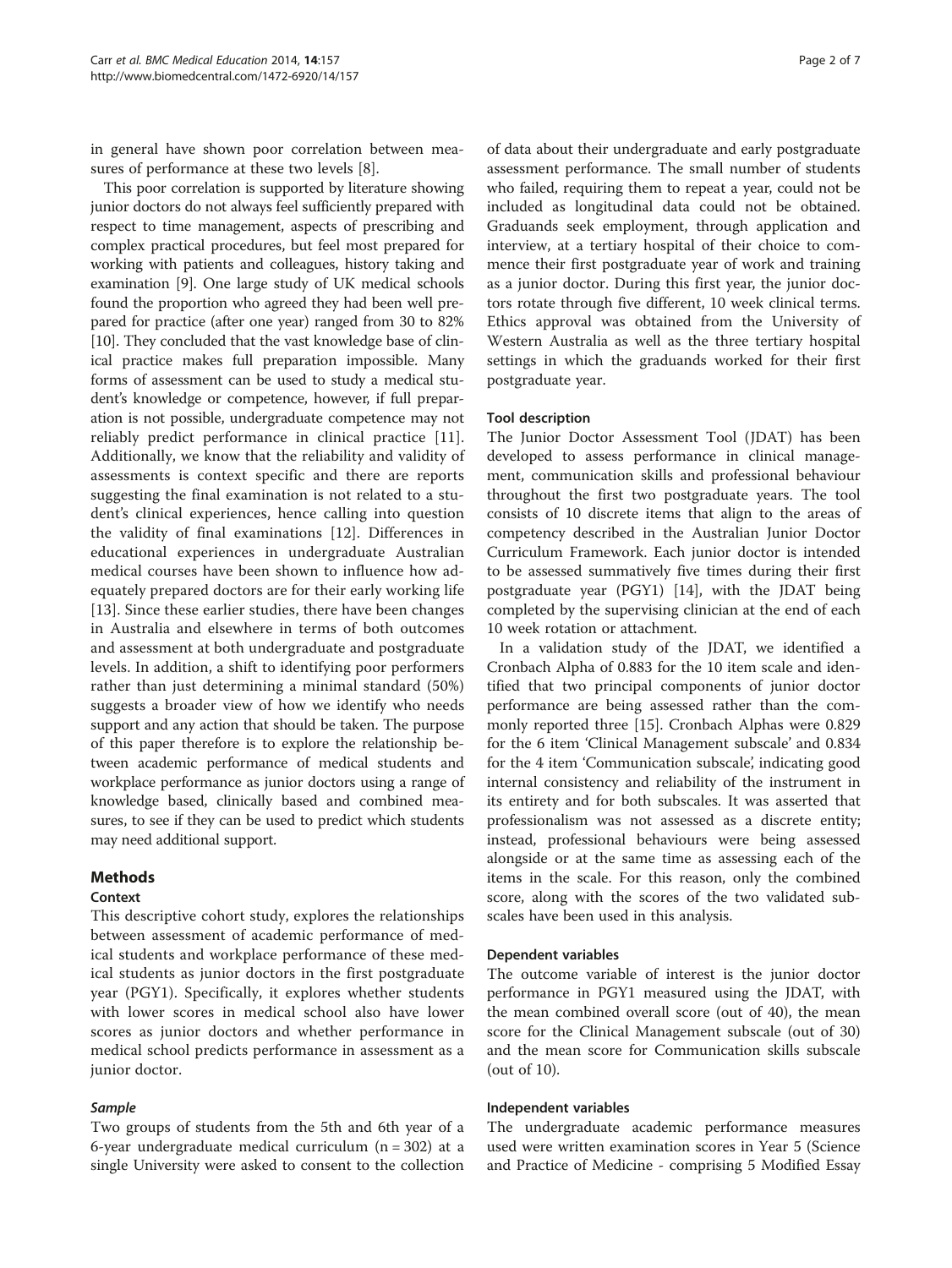Questions and 5 Short Answer Questions and Year 6 (Science and Practice of Medicine comprising 100 extended matching questions and 10 short answer questions); 16 station objective structured clinical examination (OSCE) scores for Year 4 and Year 5; and scores from clinical attachments (combination of ratings of clinical knowledge, procedural skill and professional behaviour) in Year 6 that would replicate their clinical activities as junior doctors in PGY1 (medicine, surgery, psychiatry, and emergency medicine). Additionally, a combined score, the Grade Point Average (GPA), was included as an independent predictor variable.

The Grade Point Average (GPA) is a simple numerical index summarising academic performance in a course. At UWA the GPA is calculated by:

$$
GPA = \frac{sum(unit points * grade GPA)}{sum(unit points)}
$$

with a range of GPA from 0 to 7 units.

Demographic variables of interest included age, gender and self-identified ethnicity (coded into Asian and Caucasian). Aboriginal students were not coded in this study as there was concern that anonymity of the student may not be maintained due to the small number of indigenous students in the cohort.

#### Data collection methods

The data of participant performance as medical students were collected directly from the student administration repository of assessment scores. Junior doctor performance data were collected directly from the medical administration departments in the public hospitals where they were employed in the first postgraduate year. This data had not previously been collected and collated for analysis by the University of training hospitals prior to this study. Data were entered, coded and de-identified into SPSS V20 for statistical procedures over a two year period between 2008 and 2009.

#### Analysis

Quantitative analysis procedures have been applied to the data with descriptive statistics performed for each of the assessment measures as medical students and junior doctors. The mean with standard deviation (SD) and median with interquartile range (IQR) were calculated to report the dispersion of results and the number of students with a result that was lower than the 25th percentile of GPA were recorded. The influence of the independent variables on the dependent variable of interest was explored through Pearson's Correlation, ANOVA and linear regression analysis with Bonferroni adjustment using SPSS. The predictor variables of interest were age group (less or equal to 23 years or greater than 23 years) gender, ethnicity, the mark from year 6 clinical attachments (medicine, surgery, psychiatry and emergency medicine), GPA and assessment method (OSCE, written examination).

# Results

#### **Respondents**

Of the 302 eligible medical students, 237 consented to participate in the study (78%). Of these, data were available for collection from 200 junior doctors over the two year period (84% of the consented participants). The mean age of participants at the commencement of the study was 23 years (SD 2.3, range 20–37 years). The demographics of the respondents were representative of the population of the graduands with 54% of them being females, 104 (52%) self- identifying as Caucasian, 66 (33%) as Asian and 15% did not identify an ethnic background. There were no significant differences identified in the descriptive scores of academic performance for the two cohorts of respondents, or for the workplace performance scores for the three tertiary hospital training settings. Therefore the findings of both cohorts and all hospitals are reported together.

#### Descriptive findings

As documented in Table [1](#page-3-0), for the assessment of Year 6 clinical attachments, Psychiatry had the lowest mean scores and the largest standard deviation and Medicine demonstrated the highest mean score with the smallest standard deviation. Emergency Medicine had the fewest students with scores below the 25th percentile. For examinations, the Year 4 OSCE had the greatest number of students performing below the 25 percentile and the Year 6 Written exam had the least. The proportion of participants with scores below the 25th percentile as medical students (GPA) were similar in PGY1 (Combined score on JDAT).

#### Effect of demographics

Females obtained higher mean scores than males for the Year 5 written examination  $(P = 0.001)$  and Emergency Medicine ( $P = 0.034$ ) and Asian students obtained higher scores in the Year 6 Emergency Medicine  $(P = 0.030)$ . In students older than 23 years there was a non-significant trend for higher mean scores on the Clinical Management subscale of the JDAT ( $P = 0.06$ ) and significantly higher scores in the Year 5 OSCE examination  $(P = 0.045)$ . There were no other significant effects of age, gender or ethnicity on measures of undergraduate performance or workplace performance.

### Relationships between academic and workplace assessment

As summarised in Table [2,](#page-3-0) there were significant correlations between performance as a Junior Doctor (combined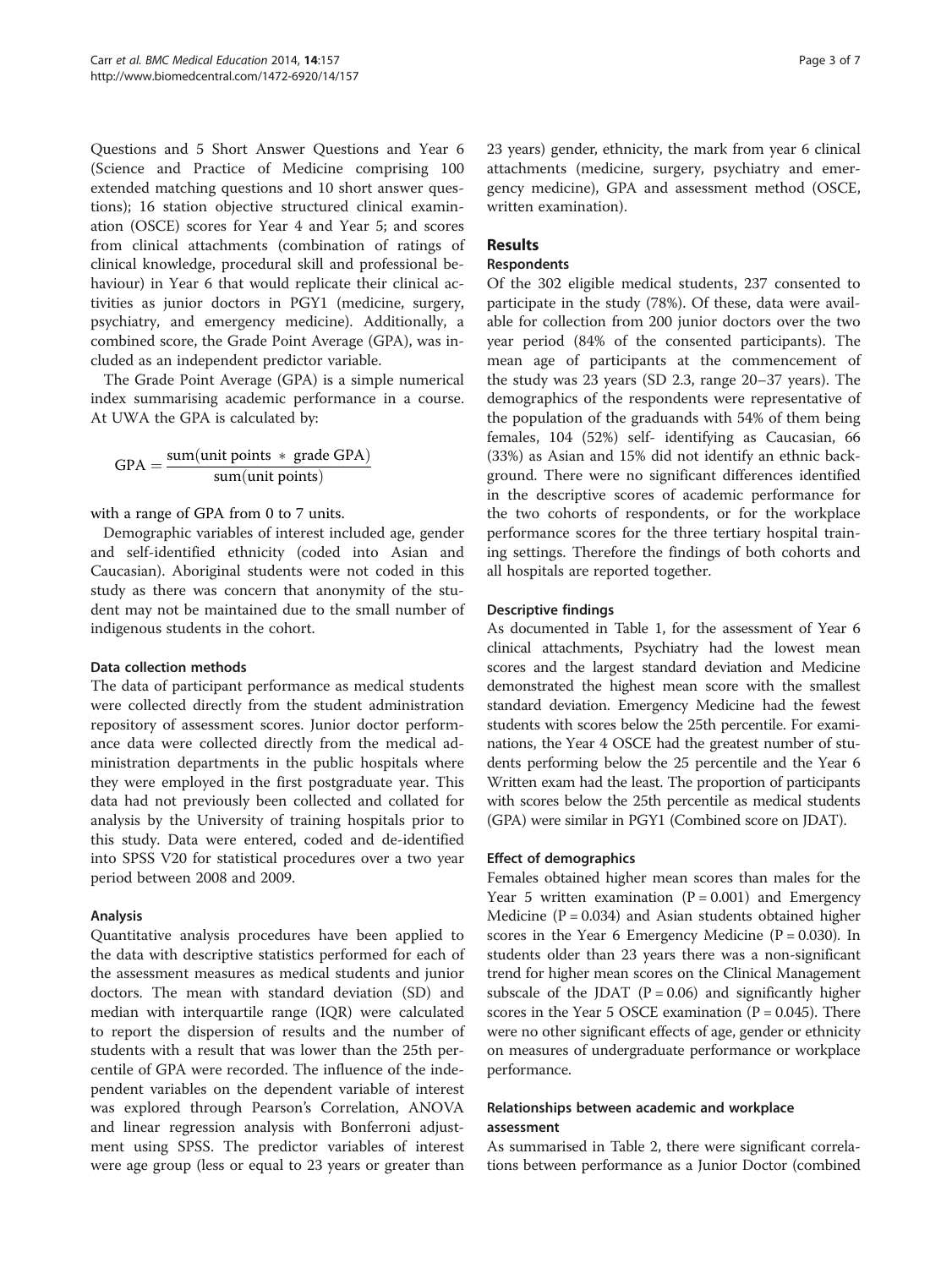<span id="page-3-0"></span>Table 1 Measures of central tendency and dispersion for assessment measures

| Assessment Method ( $n = 200$ )           |                                     | Mean (SD)   | Median (IQR)       | <25 percentile (count) |
|-------------------------------------------|-------------------------------------|-------------|--------------------|------------------------|
| Assessment of clinical attachments year 6 | Medicine                            | 73.7(5.1)   | 74 (71,77)         | 50                     |
|                                           | Surgery                             | 72.1(7.4)   | 73 (69,76)         | 52                     |
|                                           | <b>Emergency Medicine</b>           | 73.3(5.6)   | 71(65, 78)         | 23                     |
|                                           | Psychiatry                          | 71.6(8.6)   | 72 (65, 78)        | 42                     |
| <b>Examinations</b>                       | Year 4 OSCE                         | 68.7(8.2)   | 70 (65,74)         | 62                     |
|                                           | Year 5 OSCE                         | 66.3(7.3)   | 67(63, 71)         | 46                     |
|                                           | Year 5 Written                      | 68.3(8.3)   | 69 (63,73)         | 48                     |
|                                           | Year 6 Written                      | 71.1(4.5)   | 71 (68, 74)        | 38                     |
| <b>Summary scores</b>                     | GPA                                 | $5.6$ (.47) | $5.6$ (5.32, 5.93) | 48                     |
| Assessment as a junior doctor             | Clinical Management subscale (/24)  | 19.9 (1.37) | 19.75 (19, 21)     | 40                     |
|                                           | Communication skills subscale (/16) | 14.4(1.4)   | 14.3 (13.8, 15)    | 50                     |
|                                           | Combined Overall Score (/40)        | 34.4 (2.23) | 34.25 (33,36)      | 42                     |

overall score) and the GPA ( $r = 0.229$ ,  $P = 0.002$ ), the score from the Emergency Medicine attachment  $(r = 0.361,$  $P = 0.000$ ) and the Written Examination in Year 6 (r = 0.178,  $P = 0.014$ ). These correlations persisted when the Clinical Management subscale and the Communication skills subscales were used suggesting that junior doctor performance in all assessed areas were related to these measures of undergraduate academic performance. Additionally, a significant correlation was observed between both the JDAT combined overall score and the score obtained on the Clinical Management subscale of the JDAT with both the Year 4 and Year 5 OSCE scores. There were significant correlations between the written assessment in Year 6 and workplace performance as measured by both the Clinical Management subscale ( $r = 0.136$ ,  $P = 0.027$ ) and the Combined Overall score on the JDAT ( $r = 0.178$ ,  $P = 0.014$ ).

#### Effect of independent variables

In the final linear regression models there was no evidence of multicollinearity (the independent variables are not related), with tolerance statistics for all independent variables greater than 0.7 and the VIF values between 1.1

|                                         |              | <b>Junior Doctor Performance Measures</b> |                               |                               |
|-----------------------------------------|--------------|-------------------------------------------|-------------------------------|-------------------------------|
| Academic performance measures $N = 200$ |              | Clinical management subscale              | <b>Communication subscale</b> | <b>Combined overall score</b> |
| <b>GPA</b>                              | $\mathsf{r}$ | 0.280                                     | 0.288                         | 0.257                         |
|                                         | P            | $< 0.001$ **                              | 0.257                         | $< 0.001$ **                  |
| Year 4 OSCE                             | r            | 0.197                                     | 0.225                         | 0.137                         |
|                                         | P            | $0.003**$                                 | $0.001***$                    | $0.027*$                      |
| Year 5 OSCE                             | r            | 0.172                                     | 0.224                         | 0.161                         |
|                                         | P            | $0.007**$                                 | $0.001***$                    | $0.022*$                      |
| Emergency medicine                      | r            | 0.219                                     | 0.137                         | 0.361                         |
|                                         | P            | $0.001***$                                | $0.027*$                      | $< 0.001$ **                  |
| Psychiatry                              | $\mathsf{r}$ | 0.075                                     | 0.161                         | 0.094                         |
|                                         | P            | 0.146                                     | $0.011*$                      | 0.092                         |
| Medicine                                | r            | 0.194                                     | 0.157                         | 0.162                         |
|                                         | P            | $0.003**$                                 | $0.013*$                      | $0.011*$                      |
| Surgery                                 | $\mathsf{r}$ | .026                                      | 0.091                         | .100                          |
|                                         | P            | 0.358                                     | 0.100                         | 0.080                         |
| Yr 5 written exam                       | r            | 0.153                                     | 0.067                         | 0.076                         |
|                                         | P            | $0.017*$                                  | 0.177                         | 0.148                         |
| Yr 6 written exam                       | $\mathsf{r}$ | 0.136                                     | 0.088                         | 0.178                         |
|                                         | P            | $0.027*$                                  | 0.107                         | $0.014*$                      |

r = Pearson correlation coefficient, P = 2-tailed probability where \*is significant at p < 0.05 and \*\*is significant at p < 0.01.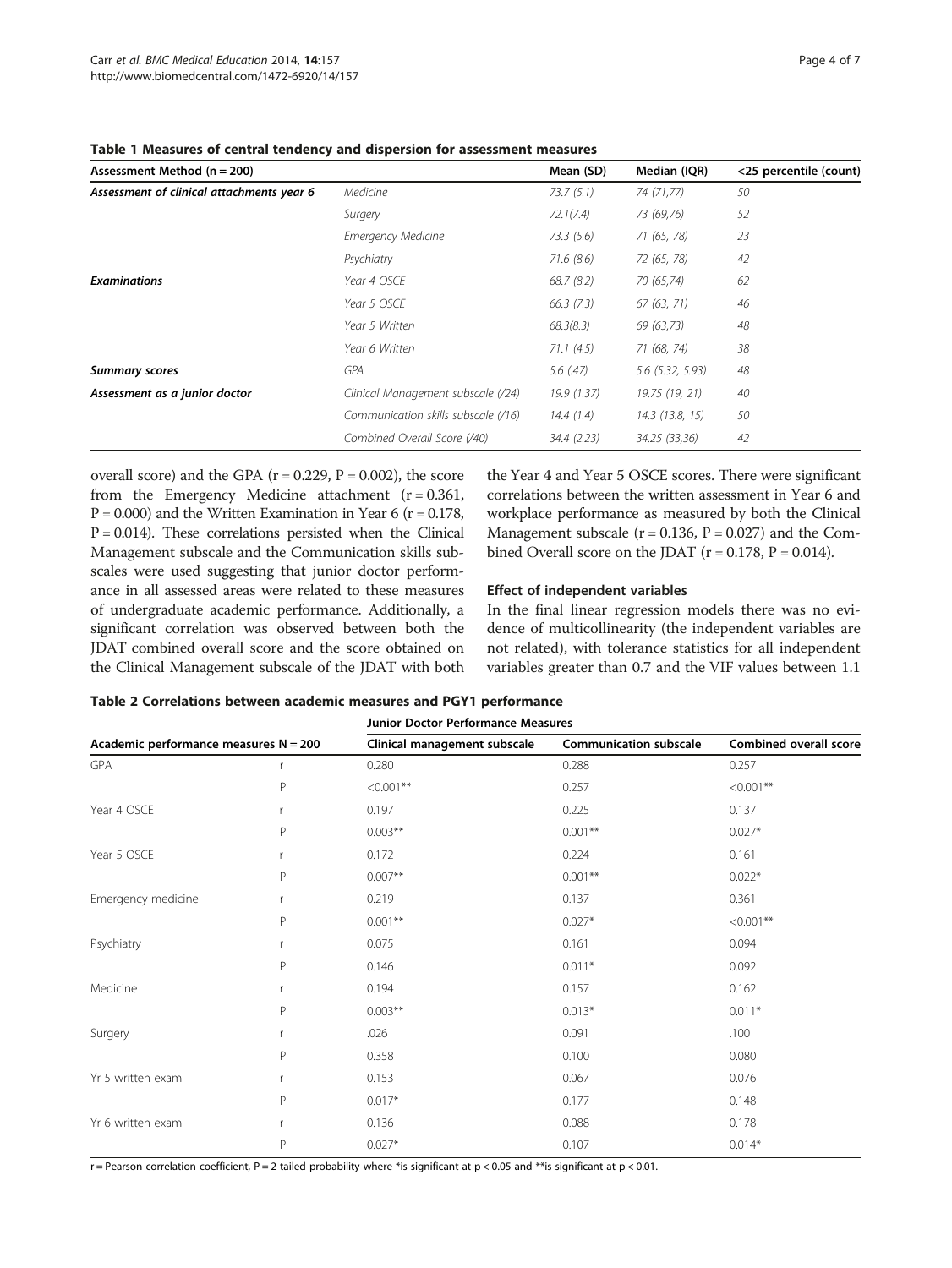and 1.4. In regression analysis there was no significant effect for the demographic variables of age, gender or ethnicity. There was a significant effect of the method of assessment in medical school on the overall combined score of the junior doctor  $(F = 3.003, P = 0.042)$  but there were no significant Beta coefficients for any individual assessment method. As illustrated in Table 3, scores in Emergency Medicine attachments in medical school demonstrated a significant influence on overall combined scores on the JDAT (P < 0.001), however while this significant influence of Year 6 Clinical Attachments did persist for the Clinical Management subscale  $(F = 3.605,$  $P = 0.007$ ) it did not persist for the Communication subscale (F = 2.826, P = 0.26). As depicted in Table 3, when measures of academic performance in medical school were summarised using GPA, a significant effect on the overall combined score of the junior doctor was observed  $(F = 14.080, P = 0.001)$  which persisted for both the Clinical Management subscale  $(F = 16.879, P < 0.000)$ and Communication subscale  $(F = 18.060, p < 0.000)$  indicating that performance in Emergency Medicine attachments or overall GPA both predicted performance in the junior doctor assessments used in PGY1.

#### **Discussion**

Medical students in this study, all of whom formally passed, demonstrated a range of scores in both examination and performance in clinical placements as undergraduates. Emergency Medicine attachments in medical school demonstrated a significant association with overall combined scores on the JDAT which persisted for the Clinical Management subscale but not the Communication subscale. The most significant effect of measures of academic performance on the overall combined score of the junior doctor was observed for the GPA and this persisted for both the Clinical Management subscale and Communication subscale. Others have found similar results [[8](#page-5-0)], supporting the combination of assessments to

produce the strongest predictive validity. It is well recognised that clinical practice as such requires competence in a range of attributes; therefore no single method of assessment is likely to provide enough data to make a valid and reliable judgement of this integrated competence [[16](#page-6-0)].

Surprisingly there was only a small significant effect of the method of assessment in medical school  $(P = 0.042)$ on the overall combined score of the junior doctor. This effect was not explained by any individual assessment. There was a significant correlation between junior doctor performance and the Year 4 and 5 OSCE's, which was amplified between the OSCE score and the Communication subscale suggesting the OSCE may have played some part in prediction of performance in workplace based assessment. In an OSCE, a student must demonstrate behaviours and knowledge but a ward assessment by a supervising consultant may inform the highest predictor of clinical competence - the combined implementation of medical knowledge, procedural skills, communication and professional behaviour. Most medical schools have an OSCE as part of their final barrier examination and [[6](#page-5-0)] others have reported its ability to predict future performance in clinical and psychomotor skills [\[17,18](#page-6-0)]. However, many of these studies have not looked at junior doctor performance. Rather they have studied performance in pre-clinical examinations to predict clinical performance later in medical school. Results are mixed with other studies finding OSCE's are not predictive of future performance post-graduation unless part of a comprehensive assessment process [\[8](#page-5-0)]. These findings again re-enforce the differences between the narrowed expected performance of medical students and broader integrated expectations of medical graduates and as such warrant further large scale, multi-centre research.

Why the emergency medicine attachment was the only clinical attachment predictive of performance as a junior doctor is interesting. The tools used in all clinical attachments in Year 6 are similar to those used in PGY1.

Table 3 Multivariate linear regression and ANOVA of Combined Overall JDAT Score (workplace performance) with undergraduate clinical attachment scores, GPA or examination methods as the predictor variables

| <b>Predictor variables</b>      | Category ( $n = 200$ )    | Standardized coefficient beta (P value) | ANOVA F (P value) |
|---------------------------------|---------------------------|-----------------------------------------|-------------------|
| Year 6 clinical attachments     | Medicine                  | 0.104(0.162)                            | 2.846 (0.025)     |
|                                 | Surgery                   | 0.077(0.283)                            |                   |
|                                 | <b>Emergency Medicine</b> | $0.355$ (< $0.001$ )                    |                   |
|                                 | Psychiatry                | 0.033(0.633)                            |                   |
| Method of assessments           | Year 5 Written            | 0.041(0.859)                            | 3.003 (0.042)     |
|                                 | Year 6 Written            | 0.105(0.163)                            |                   |
|                                 | Year 4 OSCE               | 0.060(0.161)                            |                   |
|                                 | Year 5 OSCE               | 0.123(0.141)                            |                   |
| Summary of academic performance |                           |                                         |                   |
|                                 | <b>GPA</b>                | 0.251(0.001)                            | 14.08 (< 0.001)   |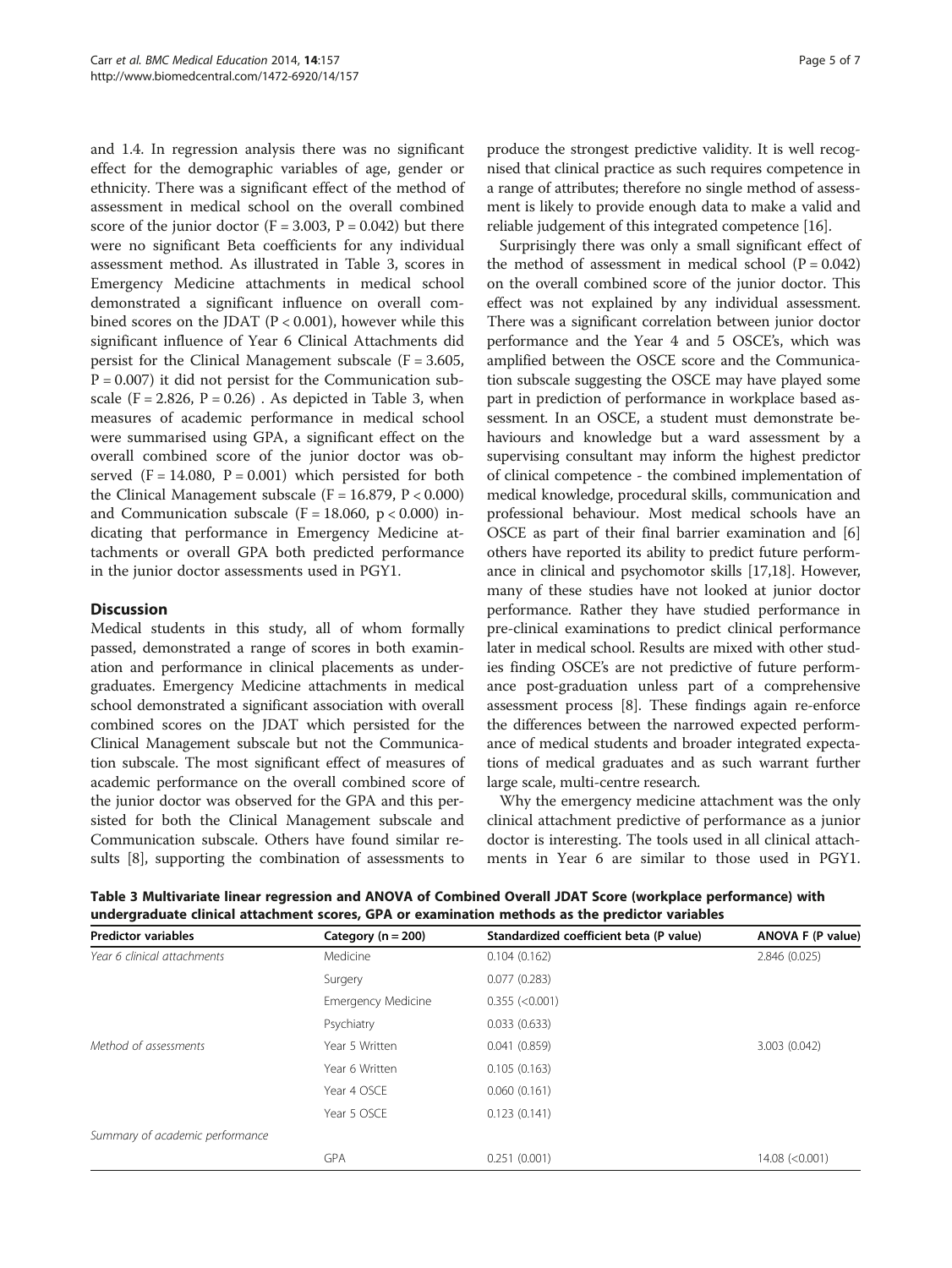<span id="page-5-0"></span>Although the assessors in the emergency medicine attachment have not received additional training in assessment techniques, there are unique differences in the learning opportunities and the organisation of the clinical team compared to other ward and outpatient based clinical attachments. With a high turnover of patients presenting diagnostic and acute management problems, there are many opportunities for consolidating clinical and procedural skills. In addition, such skills need to be integrated in the immediate assessment and care of patients, which may be more closely aligned to those assessed in PGY1. Emergency medicine consultants who perform the assessments on medical students and junior doctors, spend much of their time on duty supervising in the clinical environment, as opposed to medicine or surgery where work on the wards (such as during ward rounds or emergency reviews) is intermittent. In addition, close working relations between Emergency Medicine team members may foster good communication about poor performance by students or junior doctors. This in turn may lead to a more accurate assessment of a person's ability, with greater observation by more people. Such an approach may also provide more of a participatory learning environment, [[19](#page-6-0)] enabling students and junior doctors opportunity, under close supervision, to engage and implement medical knowledge, thereby developing competence. Supporting our findings, one recent study has also identified emergency medicine as the clinical attachment in the early postgraduate years most likely to detect underperformance in junior doctors [\[20\]](#page-6-0).

Limitations of the study are that there was a small loss to follow up for the cohort, only students who have passed were included and it is not known whether students had repeated any year in their course. The narrow inter-quartile range of scores for some items on the JDAT may limit the ability to interpret the findings. However, this was the only tool being used to assess workplace performance at the time of the study and it is still in use. While these limitations may affect the ability to generalise the findings prospectively to student groups and to other similar settings, at the time of publication there are no similar studies being undertaken within Western Australia.

#### Conclusion

Research on assessment in medical education has been described as focusing on individual measurement instruments and their psychometric quality [\[21](#page-6-0)]. Despite its importance, predictive validity is a characteristic of assessment that is often neglected because of difficulties in the accurate determination of outcome. The findings of this current research support the value of combining undergraduate assessment scores to assess competence as a whole in predicting future performance. This is in line with support in recent years to develop programmatic approaches to assessment where a purposeful arrangement of methods is applied to measure competence comprehensively [\[21](#page-6-0),[22\]](#page-6-0).

Adding to this is the knowledge that assessment of academic performance in medical school is not always aligned with assessing the generic graduate outcomes expected of the junior doctor in the workplace. If we adopt an approach to help students most likely to struggle, rather than narrowly using assessment to determine the failures, we can consider how the lower performers can be tracked, monitored, supported and remediated during the final year of medical school and through the first post graduate year of medical practice. How this more constructive approach can be best achieved needs to be explored and developed in collaboration between the higher education and postgraduate training providers.

#### Competing interests

The authors declare that they have no competing interests.

#### Authors' contributions

This work was completed by four authors: SEC, AC, IP and FL. SEC was responsible for the study conception and design. SEC performed the data collection and data analysis. SEC was responsible for the drafting of the manuscript. AC, IP and FL made critical revisions to the paper. All authors read and approved the final manuscript.

#### Author details

<sup>1</sup> Faculty of Medicine, Dentistry and Health Sciences, The University of Western Australia, MB515, 35 Stirling Hwy, Crawley 6009, WA, Australia. <sup>2</sup>School of Primary, Aboriginal and Rural Health Care, Faculty of Medicine Dentistry and Health Sciences, The University of Western Australia, Crawley, Australia. <sup>3</sup>School of Medicine and Pharmacology, Faculty of Medicine, Dentistry and Health Sciences, The University of Western Australia, Crawley, Australia.

Received: 28 March 2014 Accepted: 18 July 2014 Published: 30 July 2014

#### References

- 1. Tallentire VR, Smith SE, Wylde K, Cameron HS: Are medical graduates ready to face the challenges of Foundation training? Postgrad Med J 2011, 87:590–595.
- 2. Watmough S, O'Sullivan H, Taylor D: Graduates from a traditional medical curriculum evaluate the effectiveness of their medical curriculum through interviews. BMC Med Ed [Internet] 2009, 2013:9. Available from: [http://www.biomedcentral.com/1472-6920/9/64.](http://www.biomedcentral.com/1472-6920/9/64)
- 3. Australia Medica Board: Provisional to General Registration 2013. ; 2013. Available from: [http://www.medicalboard.gov.au/Registration/Types/](http://www.medicalboard.gov.au/Registration/Types/Provisional-to-General-Registration.aspx) [Provisional-to-General-Registration.aspx](http://www.medicalboard.gov.au/Registration/Types/Provisional-to-General-Registration.aspx).
- 4. CPMEC: Australian Currciculum Framework for Junior Doctors. In Australia Confederation of Postgraduate Medical Education Council; 2009. Available from: [http://www.cpmec.org.au/files/reference%20guidelines%20-%20junior](http://www.cpmec.org.au/files/reference%20guidelines%20-%20junior%20doctors%20v5.pdf) [%20doctors%20v5.pdf.](http://www.cpmec.org.au/files/reference%20guidelines%20-%20junior%20doctors%20v5.pdf)
- 5. GMC: Tomorrow's Doctors 2009. Available from: [http://www.gmcuk.org/](http://www.gmcuk.org/education/undergraduate/tomorrows_doctors_2009.asp) [education/undergraduate/tomorrows\\_doctors\\_2009.asp.](http://www.gmcuk.org/education/undergraduate/tomorrows_doctors_2009.asp)
- 6. Ingham A: The great wall of medical school: a comparison of barrier examinations across Australian medical schools. Aust Med Student J 2011,  $2(2):6-8$
- 7. Ferguson E, James D, Madeley L: Factors associated with success in medical school: systematic review of the literature. BMJ 2002, 324:952–957.
- 8. Wilkinson T, Frampton C: Comprehensive undergraduate medical assessments improve prediction of clinical performance. Med Educ 2004, 38:1111–1116.